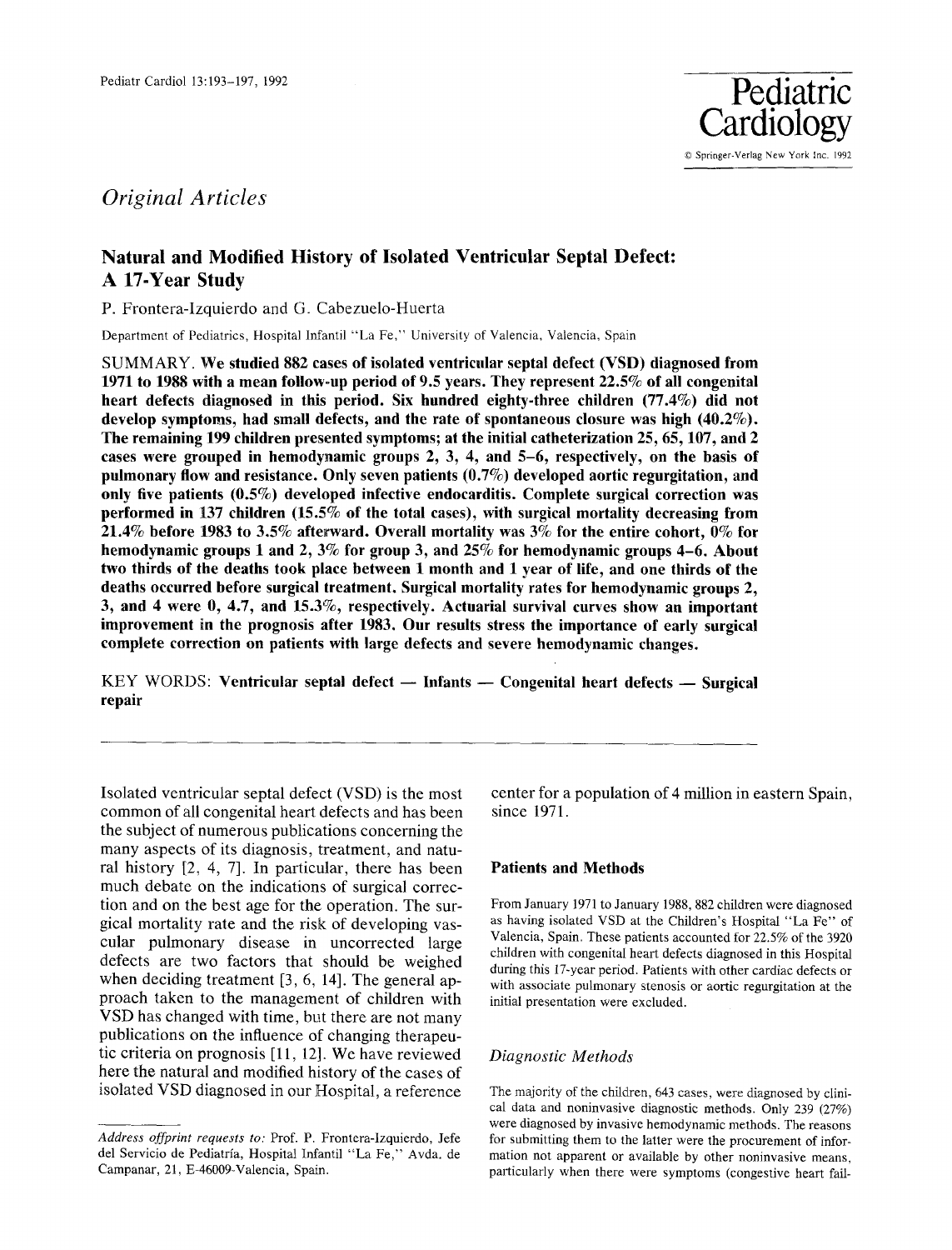ure, fatigue upon feeding in infants, retarded growth) or the possibility of surgical treatment was being considered. Improvements in echocardiographic techniques obviated the need for catheterization in some cases in the last years of the study. Complete spontaneous closure was demonstrated by absence of murmur and normal two-dimensional echocardiography.

#### *Hemodynamic State*

The patients diagnosed by invasive methods were categorized at the initial catheterization into one of the following categories, according to the classification of Kidd and Keith [9, 10]:

> Group 1: Low pulmonary flow and low resistance. A pulmonary/systemic flow ratio of less than 2 : 1 and a systemic/pulmonary resistance ratio of over 7 : 1 (blood gases showing no CO<sub>2</sub> retention).

> Group 2: Pulmonary/systemic flow ratio of more than 2:1 and a systemic/pulmonary resistance ratio of greater than 7 : 1.

> Group 3: Pulmonary/systemic flow ratio of more than 2 : 1 with a slightly altered systemic/pulmonary resistance ratio of  $5-7:1$ .

> Group 4: Pulmonary/systemic flow ratio greater than 2:1 and a systemic/pulmonary resistance ratio of less than 5 : 1.

> Groups 5 and 6: Low pulmonary flow and high resistance. Pulmonary/systemic flow ratio of less than 2:1 and systemic/pulmonary resistance ratio of less than 5:1. Group 6 cases had reversal of flow through the defect.

#### *Methods*

The mean follow-up period was 9.5 years. One hundred fortyfour children were treated surgically, but only 137 children (15.5% of the total) had complete correction. The actuarial survival curves were constructed according to the modification by Anderson et al. [1] of the method of Kaplan and Meier [8]. All the survivors were examined in the years 1989-1990. We used the functional classification criteria of the New York Heart Association (NYHA): Class I, no cardiac symptoms with ordinary activity; class II, no symptoms at rest but some limiting symptoms with ordinary activity; class III, marked limitation of physical activity; and class IV, cardiac symptoms at rest.

#### **Results**

#### *Asymptomatic Children*

Of 683 asymptomatic children (77.4%), 643 were diagnosed noninvasively and 40 (in the early years of the study) by invasive methods. All of them were in hemodynamic group 1. At the first examination only 22% of the patients were less than 1 year of age. At the end of the follow-up period, in 275 of the 683 patients (40.2%) the defect had closed spontaneously, at a mean age of 3.5 years. Twenty patients have been lost to follow-up. In the remaining patients no symptoms developed, no treatment was required, and they are in functional class I of the NYHA.

#### *Symptomatic Children*

All 199 symptomatic children (22.5%) have had at least one catheterization, and 85% were less than 1 year of age at the first examination. At the initial catheterization, 25, 65, 107, and 2 patients (12.5, 32.6, 53.7, and 1%, respectively) were in hemodynamic groups 2, 3, 4, and 5-6, respectively.

At the end of the follow-up period, the evolution of the patients is discussed below.

*Group 2.* Of the 25 patients in this group, the defect closed spontaneously in six (24%) at a mean age of 2.5 years. Four patients have been lost to the study; five patients are awaiting complete correction, and 10 children were corrected surgically, at a mean age of 9 years (range 6-11) years, with no mortality; after 4 years mean postsurgical follow-up they are asymptomatic, in class I of the NYHA, with no residual VSD detected, although with physical signs of slight or mild aortic regurgitation in four patients.

*Group 3.* Of the 65 patients in group 3, two were lost to follow-up, in 16 (24.6%) there has been spontaneous total closure or partial closure with regression to hemodynamic group I (demonstrated at recatheterization) at a mean age of 2.7 years, five are awaiting complete correction, and in 42 patients the complete correction was performed at a mean age of 4 years (range 6 months to 10 years) with a surgical mortality of 4.7% (two patients). After a mean postsurgical follow-up of 5.5 years of the 40 living surgically corrected patients 28 are without symptoms and without evidence of residual defects; three have physical signs of slight or mild aortic regurgitation; six have a small residual VSD and they are in hemodynamic group 1 (demonstrated at recatheterization) and are in class I of the NYHA; two required a second operation to correct a residual VSD with disappearance of the symptoms in one and the development of a complete atrioventricular block in the other, corrected by a permanent pacemaker. One child was lost to the study after complete correction.

*Group 4.* Of the 107 patients in this group, nine (8.4%) died of congestive heart failure and respiratory complications before it was possible to attempt surgical correction; four were lost to the study; one is waiting for complete correction; one regressed spontaneously to hemodynamic group 1 because of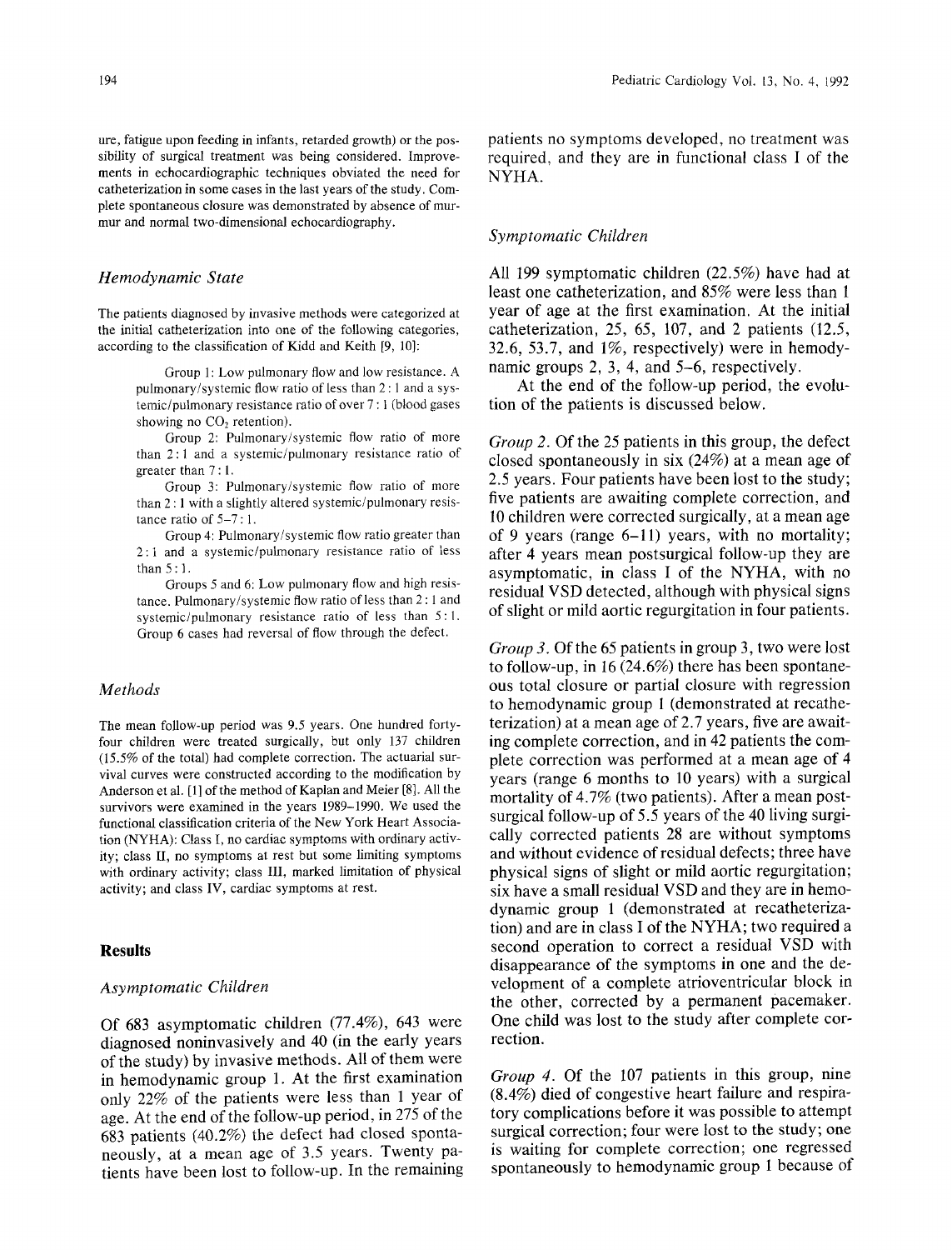**Table** 1. Surgical mortality rates in the closure of isolated VSD in 85 patients in hemodynamic group 4

| Age<br>(years) |               | 1971–1982 | 1983-1988   | 1971-1988   | <b>SURVIV4</b> |
|----------------|---------------|-----------|-------------|-------------|----------------|
| $0 - 2$        | Operative     | 23        | 11          | 34          |                |
|                | Deaths $(\%)$ | 8 (34.7%) | O           | $8(23.5\%)$ | $\epsilon$     |
| $2 - 4$        | Operative     | 20        | 11          | 31          |                |
|                | Deaths $(\%)$ | $2(10\%)$ | 0           | $2(6.4\%)$  |                |
| $4 - 8$        | Operative     | 13        |             | 20          |                |
|                | Deaths $(\%)$ | 2(15.3%)  | $1(14.2\%)$ | 3(15%)      | Fig. 1. A      |

partial closure of the defect; and 92 patients were treated surgically. Of these, seven patients were treated exclusively with palliative intervention, pulmonary artery banding, with three operative deaths, two survivors that were lost to follow-up, and the remaining two, who presented with multiple VSD-type "swiss cheese septum," regressed to hemodynamic groups 1 and 2. The complete correction was performed without previous palliative surgery in 67 patients and after banding in 18. Of these 85 patients, 13 (15.3%) died, the majority of them in the 0-2-year age group and in the period before 1983. Table 1 lists these facts and shows the drastic decrease in the mortality after 1982. The mortality rate for patients treated by banding and secondary VSD closure (16.6%) was similar to that of the patients that underwent primary repair (14.9%). However, after banding three patients died before VSD closure. Therefore, the total accumulated mortality rate of all patients treated by banding (24%) was higher than that observed with primary repair or one-stage approach (14.9%).

Of the 72 survivors, followed for a mean period of 6.5 years after the total correction, 51 are asymptomatic and without evidence of residual defects, four have been reoperated for a persistent VSD, with good results. In another 14 patients, a residual VSD has been found, but they are in hemodynamic groups 1 and 2 and in NYHA class I: reoperation appears to be unjustified. In one patient a complete atrioventricular block was treated by a permanent pacemaker. The remaining two children have developed pulmonary vascular disease: they are in hemodynamic groups 5 or 6 and in NYHA class III-IV.

*Groups 5 and 6.* The two patients initially in these groups were judged inoperable and, at the end of the study, were in class III and IV.

Actuarial survival curves. The curve constructed from the data on 109 children in hemodynamic groups 4-6 (Fig. 1) shows that most of the deaths occurred within the first year, with 84.1% survival



Fig. 1. Actuarial survival rates for 109 children with isolated VSD in hemodynamic groups 4-6 (systemic/pulmonary resistance ratio of less than 5/1).



Fig. 2. Actuarial survival rates for 85 children with isolated VSD and complete surgical correction in the period 1971-1982 *(continuous line)* and of 52 children operated on in the period 1983- 1988 *(dotted line).* 

at the end of year 1. Afterward the curve flattens off. Survival at the end of the 5th year was 75.2%. The curves for children who underwent complete correction before and after 1983 (85 and 52 children, respectively) demonstrate the drastic improvement in outcome, with final survivals of 83.4 and 97%, respectively (Fig. 2). The difference in survival is statistically significant between the 1st and 10th years.

### *Aortic Regurgitation*

Aortic regurgitation, confirmed by cardiac catheterization, developed in seven patients (0.7%) at a mean age of 8 years. Four patients were in hemodynamic group 2 and three patients in group 3. All underwent closure of the VSD without aortic valve surgery, because the regurgitation was slight or mild. The follow-up evaluation indicated no progression of the valvar lesion.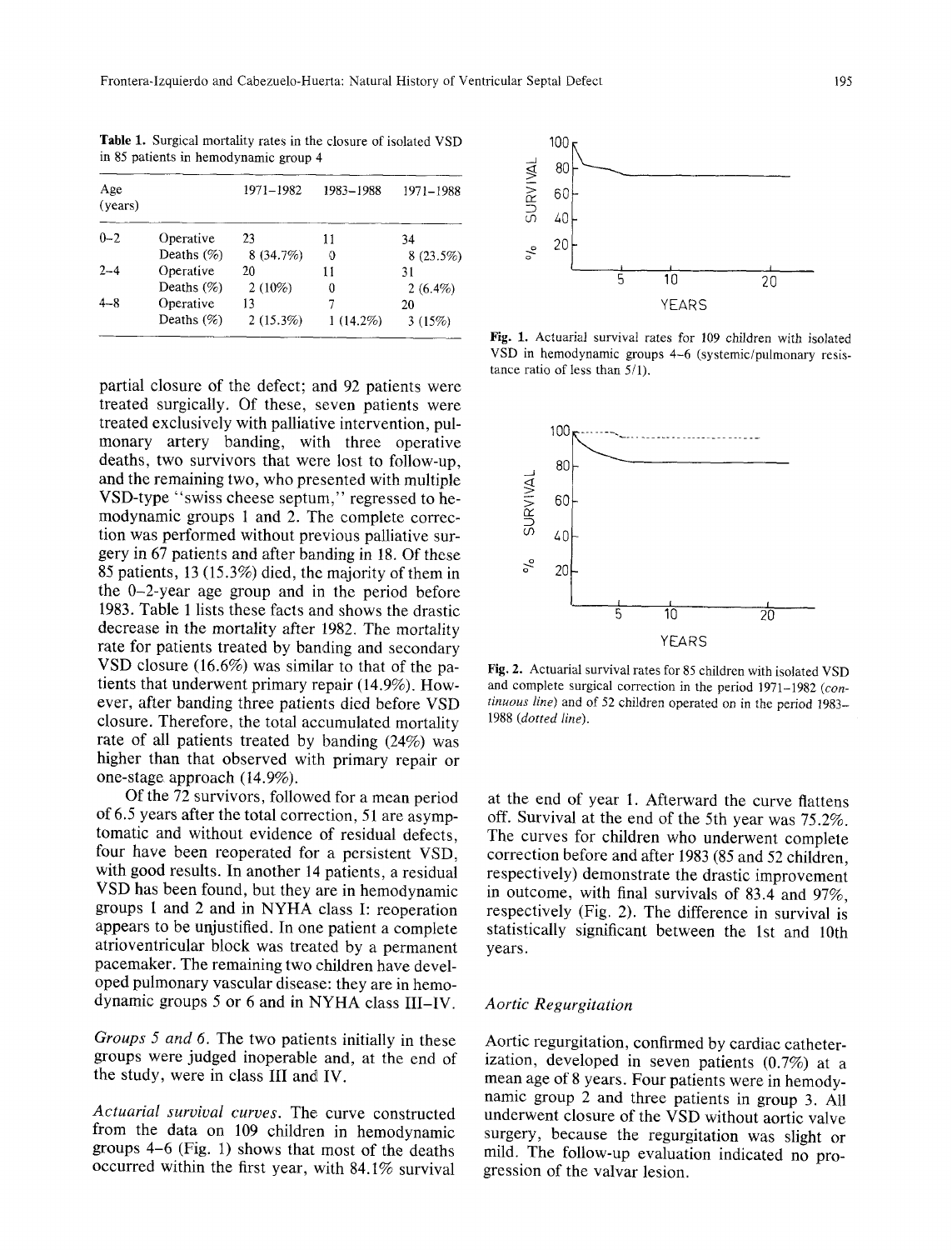## *Infective Endocarditis*

Five patients (0.5%; 0.6 per 1000 patient-years) were diagnosed clinically as having infective endocarditis. In four the diagnosis was confirmed by positive blood cultures *(Streptococcus viridans* in three and *Staphylococcus aureus* in one patient). No causative organism was identified in one patient. The age range was 4-7 years, and two patients had Down's syndrome. None of the patients died, but one patient who presented with infective endocarditis within 2 months after surgery required reoperation.

## **Discussion**

This study has surveyed the clinical course of children with isolated VSD and the classification of patients according to their hemodynamic state. The main guidelines for the treatment of isolated VSD were set about 20 years ago, when it was established that most VSDs close spontaneously, that only about 25% of children develop symptoms in early infancy, and that some of them improve spontaneously as a consequence of a reduction in the size of the defect [2, 6, 7]. Consequently, only 15- 20% were found to require surgical treatment, and further studies in the 1970s established the good results of surgery and the importance of complete repair before severe permanent changes in the pulmonary vascular bed developed [5, 12, 13]. Thus, prompt identification of those patients with the risk of pulmonary vascular disease requiring surgical treatment is essential, but this is not always easy [3, 9, 151.

The results in our hospital for a large population of patients studied over a period of 17 years reflect the fact that 77.4% of children with isolated VSD are asymptomatic because the small defects are without hemodynamic importance; the defect closed spontaneously in 40.2%. Only 22.5% of the patients were symptomatic, and only 12.3% were in hemodynamic groups 4-6 (with a systemic/pulmonary resistance ratio of less than  $5:1$ ) at the initial catheterization. No patient changed from hemodynamic groups 1-3 to groups 4-6.

Our results also reflect the improvement in the outcome of children with a significant defect during the period of the study, as well as the favorable outcome of complete surgical correction nowadays, particularly in less severe hemodynamic cases. They suggest that in children with large and symptomatic VSDs the surgical intervention should be carried out sooner rather than later. The cases of VSD complicated by aortic regurgitation in the course of their evolution would also support early correction, because of the risk that it may progress rapidly.

The low incidence of infective endocarditis is similar to that reported by Dickinson et al. [4], 0.5 per 1000 patient-years, and perhaps reflects a lower incidence of this complication in younger than in older patients [3, 4].

The overall mortality rate in our series is about 3%, and 13.5% for symptomatic children in hemodynamic groups 2-6, substantially better than that in the relatively old series of Keith et al. [9, 10] and Dickinson et al. [4], and similar to that in other large series [16]. About two thirds of the deaths took place between 1 month and 1 year of life, and one third of the deaths occurred before surgical treatment, in the majority before 1 year of age and mainly before 1983. We confirm here the relationship between overall mortality rate, surgical mortality rate, and hemodynamic status. Thus, no patient in groups 1 and 2 died, the mortality rate in group 3 was 3%, and in groups 4-6 about 25%. Surgical mortality rates for hemodynamic groups 2, 3, and 4 were 0, 4.7, and 15.3%, respectively.

Also to be noted is the progressive improvement in the results of complete correction, with a mortality rate of about 21% before 1983 and only 3.5% afterward. This improvement in the later period parallels the decrease in the use of banding of the pulmonary artery, which since 1983 has been used in only two patients with isolated VSD.

Our results support the view that the defect should be closed, if required, at any age by onestage operation. As was stressed by others, in children with symptomatic large defects the complete correction should be carried out before 2 years of age [6, 16].

*Acknowledgment,* We gratefully thank Dr. Vicente Rubio.

#### **References**

- 1. Anderson RP, Bonchek LI, Grunkemeier GL, Lambert LE, Start A (1974) The analysis and presentation of surgical results by actuarial methods. *J Surg Res* 16:221-230
- 2. Campbell M (1971) Natural history of ventricular septal defect. *Br Heart J* 33:246-257
- 3. Corone P, Doyon F, Gaudeau S, Guerin F, Vernant P, Ducam H, Rumeau-Rouquette C, Gaudeul P (1977) Natural history of ventricular septal defect. A study involving 790 cases. *Circulation* 55:908-915
- 4. Dickinson DF, Arnold R, Wilkinson JL (1981) Ventricular septal defect in children born in Liverpool 1960 to 1969. Evaluation of natural course and surgical implications in an unselected population. *Br Heart J* 46:47-54
- 5. DuShane JW, Weidman WH, Ritter DG (1972) Influence of